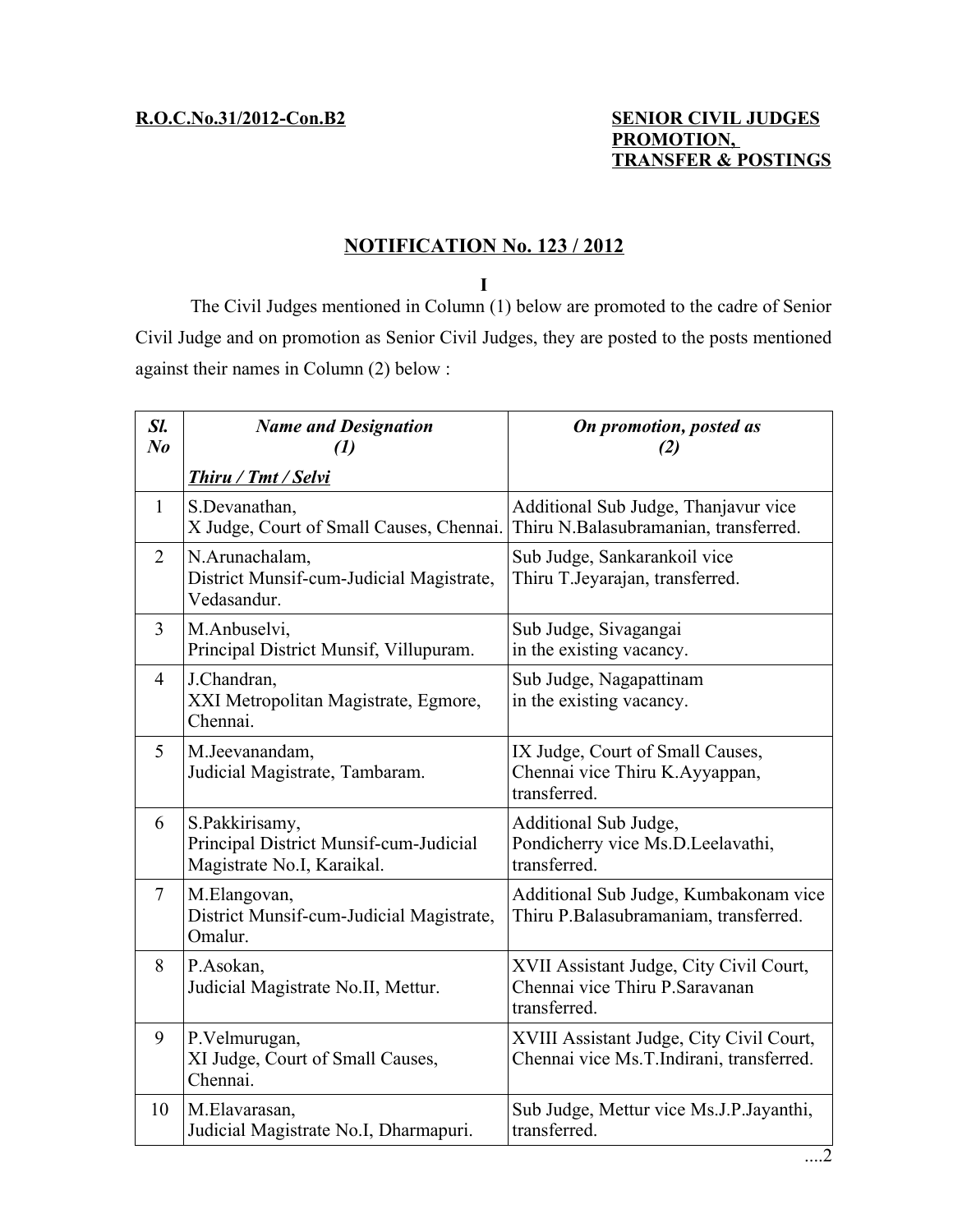| Sl.<br>$N_{0}$ | <b>Name and Designation</b><br>'I)<br>Thiru / Tmt / Selvi | On promotion, posted as                                                         |
|----------------|-----------------------------------------------------------|---------------------------------------------------------------------------------|
| 11             | K.Mani,<br>Principal District Munsif,<br>Virudhachalam.   | Sub Judge, Panruti in the existing<br>vacancy.                                  |
| 12             | S.Muruganantham,<br>Principal District Munsif, Alandur.   | Additional Sub Judge, Chengalpattu vice<br>Ms.P.Selva Muthukumari, transferred. |

## **II**

The Senior Civil Judges mentioned in Column (1) below are transferred and posted to the posts noted against their names in Column (2) below :

| Sl.<br>N <sub>o</sub> | <b>Name and Designation</b><br>$\left(1\right)$                                                                            | <b>Transferred and posted as</b><br>(2)                                                      |
|-----------------------|----------------------------------------------------------------------------------------------------------------------------|----------------------------------------------------------------------------------------------|
|                       | Thiru / Tmt / Selvi                                                                                                        |                                                                                              |
| $\mathbf{1}$          | N.Balasubramanian,<br>Additional Sub Judge, Thanjavur.                                                                     | Principal Sub Judge, Thanjavur in the<br>existing vacancy.                                   |
| $\overline{2}$        | T.Jeyaraajan,<br>Sub Judge, Sankarankoil.                                                                                  | Sub Judge, Theni in the existing vacancy.                                                    |
| $\overline{3}$        | D.Leelavathi,<br>Additional Sub Judge, Pondicherry.                                                                        | Principal Sub Judge, Pondicherry in the<br>existing vacancy.                                 |
| 4                     | P.Balasubramaniam,<br>Additional Sub Judge, Kumbakonam.                                                                    | Principal Sub Judge, Kumbakonam in the<br>existing vacancy.                                  |
| 5                     | J.P.Jayanthi,<br>Sub Judge, Mettur.                                                                                        | Sub Judge, Gobichettipalayam in the<br>existing vacancy.                                     |
| 6                     | P.Selva Muthukumari,<br>Additional Sub Judge, Chengalpattu.                                                                | Principal Sub Judge, Chengalpattu in the<br>existing vacancy.                                |
| $\tau$                | R.Chandran,<br>Sub Judge, Gingee.                                                                                          | II Additional Sub Judge, Coimbatore vice<br>Thiru K.Karunanithi, transferred.                |
| 8                     | K.Karunanithi,<br>II Additional Sub Judge, Coimbatore.                                                                     | III Additional Sub Judge, Coimbatore in<br>the existing vacancy.                             |
| 9                     | R.Vijayakumari,<br>Judicial Officer/Chairman,<br>Taxation Appeals Tribunal,<br>Corporation of Thoothukudi,<br>Thoothukudi. | Sub Judge, Gingee vice<br>Thiru R.Chandran, transferred.                                     |
| 10                    | T.Indirani,<br>XVIII Assistant Judge,<br>City Civil Court, Chennai.                                                        | XVI Assistant Judge, City Civil Court,<br>Chennai vice Thiru S.Purushothaman<br>transferred. |

- 2 -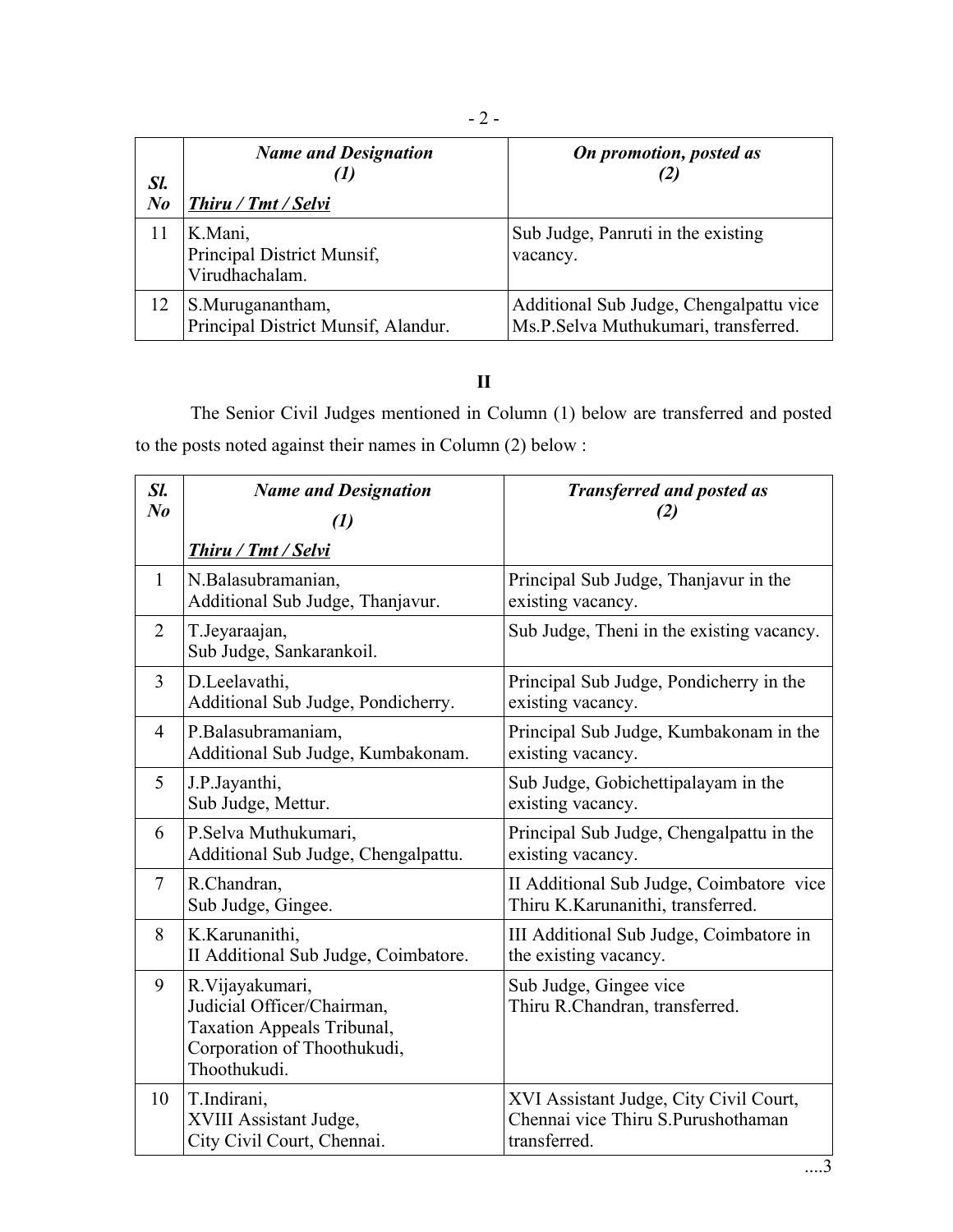| Sl.<br>$\bm{N}$ o | <b>Name and Designation</b><br>(1)                                                         | <b>Transferred and posted as</b><br>(2)                                                    |
|-------------------|--------------------------------------------------------------------------------------------|--------------------------------------------------------------------------------------------|
| 11                | Thiru / Tmt / Selvi<br>P.Saravanan,<br>XVII Assistant Judge,<br>City Civil Court, Chennai. | XV Assistant Judge, City Civil Court,<br>Chennai in the existing vacancy.                  |
| 12                | S.Purushothaman,<br>XVI Assistant Judge,<br>City Civil Court, Chennai.                     | XIV Assistant Judge, City Civil Court,<br>Chennai in the existing vacancy.                 |
| 13                | K.Ayyappan,<br>IX Judge, Court of Small Causes,<br>Chennai.                                | VIII Judge, Court of Small Causes,<br>Chennai vice Thiru R. Bharanidharan,<br>transferred. |
| 14                | R.Bharanidharan,<br>VIII Judge,<br>Court of Small Causes, Chennai.                         | VII Judge, Court of Small Causes,<br>Chennai vice Ms.S.Meenakumari,<br>transferred.        |
| 15                | S.Meenakumari,<br>VII Judge,<br>Court of Small Causes, Chennai.                            | VI Judge, Court of Small Causes, Chennai<br>vice Thiru S. Sivakadatcham, transferred.      |
| 16                | S.Sivakadatcham,<br>VI Judge,<br>Court of Small Causes, Chennai.                           | V Judge, Court of Small Causes, Chennai<br>in the existing vacancy.                        |

### HIGH COURT, MADRAS Sd/- G.CHOCKALINGAM, DATED : 13.07.2012. REGISTRAR GENERAL

# To

- 1. The Officers concerned.
- 2. The Offices of the Officers concerned.
- 3. The Principal Judge, City Civil Court, Chennai.
- 4. The Chief Judge, Court of Small Causes, Chennai
- 5. The Chief Judge, Pondicherry.
- 6. The Principal District Judge / District Judge, Thanjavur / Dindigul / Tirunelveli / Villupuram / Sivagangai / Nagapattinam / Kancheepuram @ Chengalpattu / Salem / Dharmapuri / Cuddalore / Theni / Erode / Coimbatore / Thoothukudi.
- 7. The Chief Metropolitan Magistrate, Egmore, Chennai.
- 8. The Chief Judicial Magistrate, Thanjavur @ Kumbakonam / Dindigul / Tirunelveli / Villupuram / Sivagangai / Nagapattinam / Chengalpattu / Salem / Dharmapuri / Cuddalore/ Theni / Erode / Coimbatore / Thoothukudi.